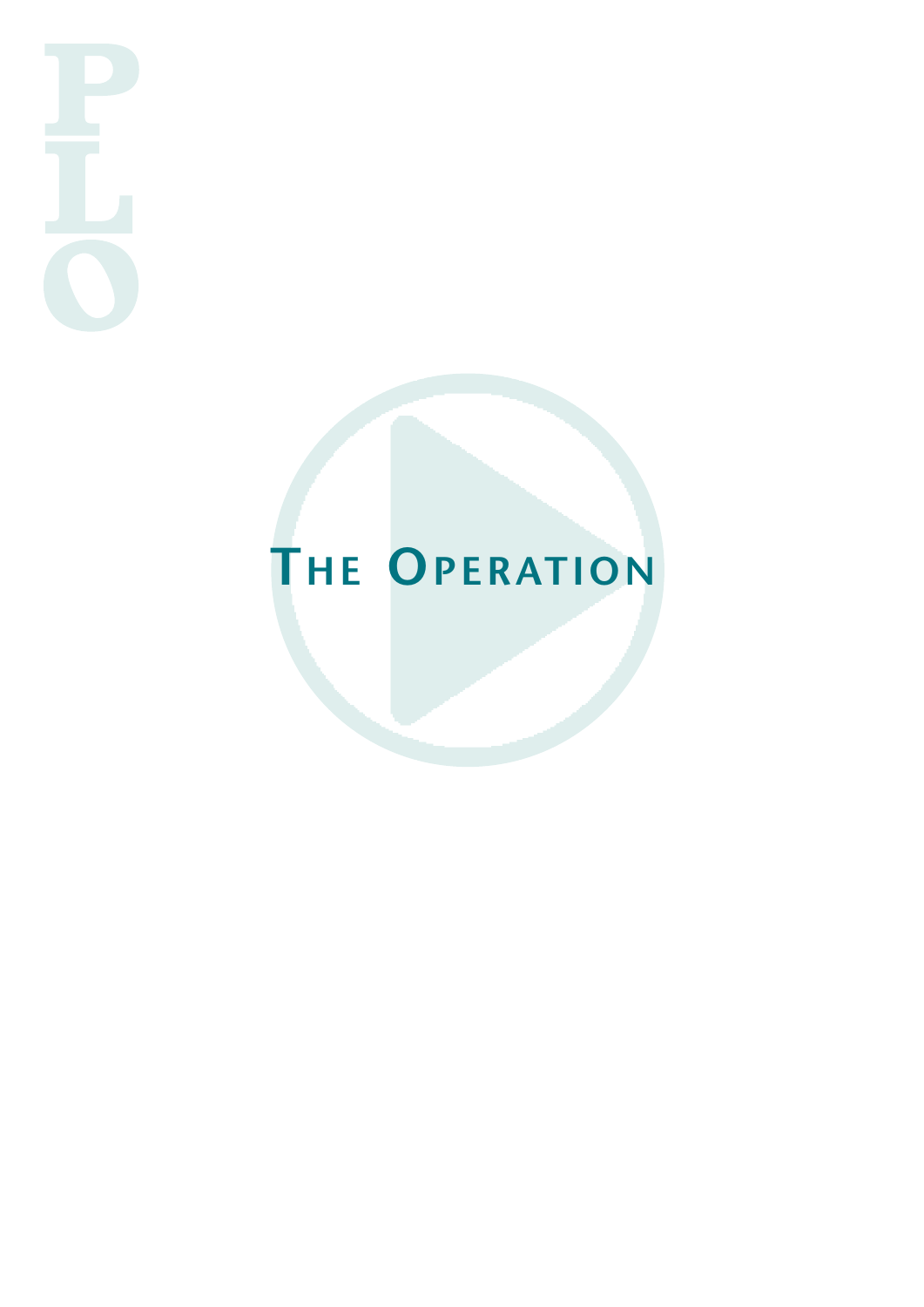This leaflet describes the operation and the changes that will happen to your body.

#### **Q What is <sup>a</sup> Pharyngo-laryngo-oesophagectomy?**

**A** Cancers in the lower part of the pharynx (upper gullet) usually arise in the area between the pharynx and larynx (voice box). Many of these cancers spread quite some distance under the surface of the pharynx and into the oesophagus (gullet). If surgery is going to cure the cancer then it has to include removal of the pharynx, the larynx and a portion of the oesophagus. In reality it is easier to remove the whole of the oesophagus rather than try and join the lower end to



another organ midway through the chest, hence the operation for these cancers is removal of all three organs pharyngo-laryngooesophagectomy (PLO).

**This diagram shows the normal anatomy.**

## **Q What happens during the operation?**

**A** The initial surgical procedure is much the same as <sup>a</sup> laryngectomy (removal of voice box). The larynx is separated from the windpipe. The end of the windpipe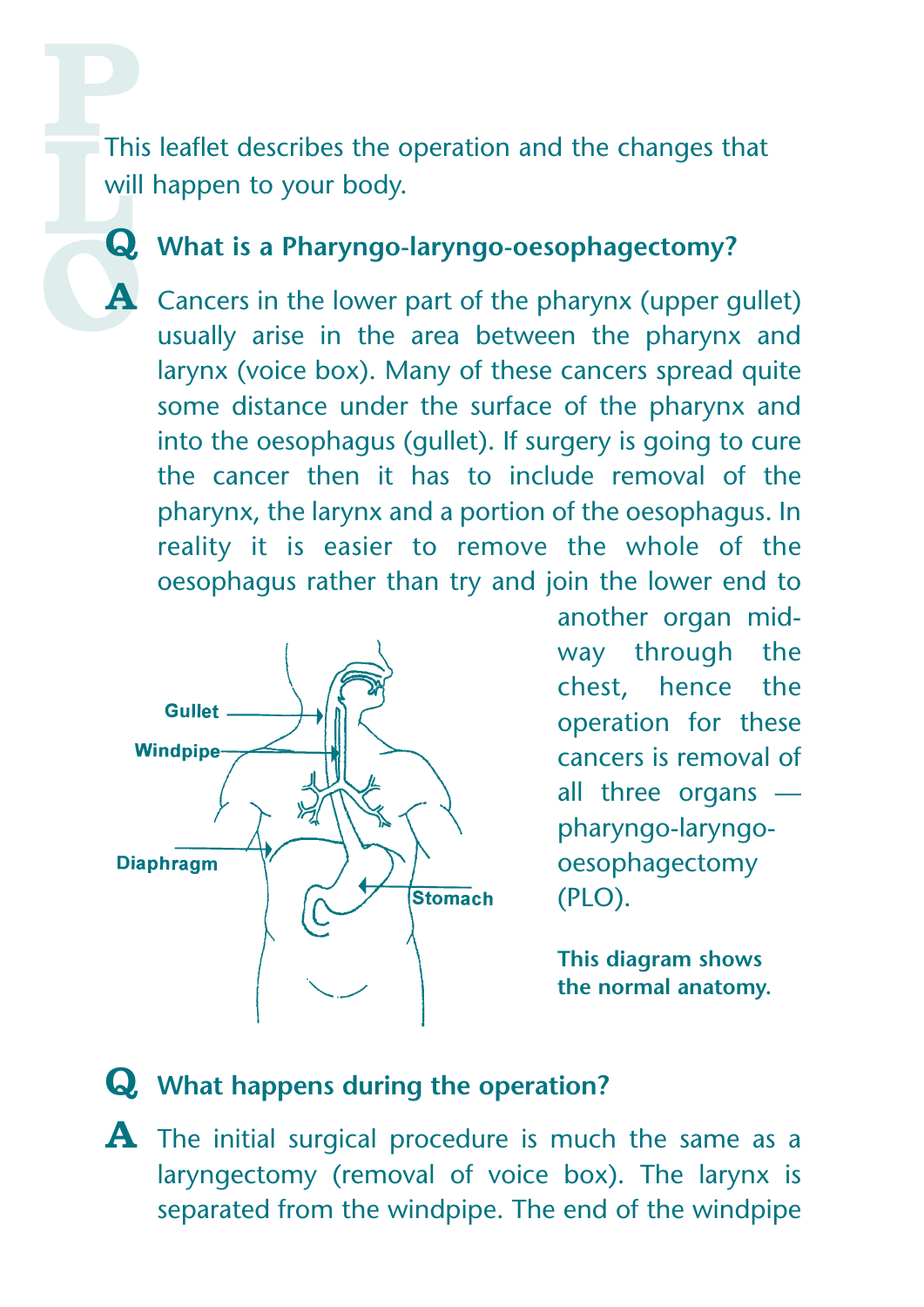

**This diagram shows the changed anatomy.**

is brought forwards and stitched to form a hole in the skin of the neck. This is then the permanent opening through which you breathe after surgery, this is called either a tracheostomy or a stoma. Once the stomach has been released it can then be pulled up through the chest without having to open the chest cavity itself. The join can then be made between the top of the stomach and the

remaining part of the pharynx. The neck and abdominal wounds are then stitched. There are usually drainage tubes coming from both wounds for a few days post-operatively. Although the final result looks very similar to a patient who's had a laryngectomy there is a more general upset to the body because of the additional wounds in the abdomen and disruption within the chest. It's therefore necessary for you to spend a day or so in the Intensive Care Unit after the operation.

## **Q How will <sup>I</sup> be able to eat and drink immediately after the operation?**

**A** In order for your throat and stomach to heal you cannot eat or drink anything for a week or so after the operation. During this time you will be fed through a